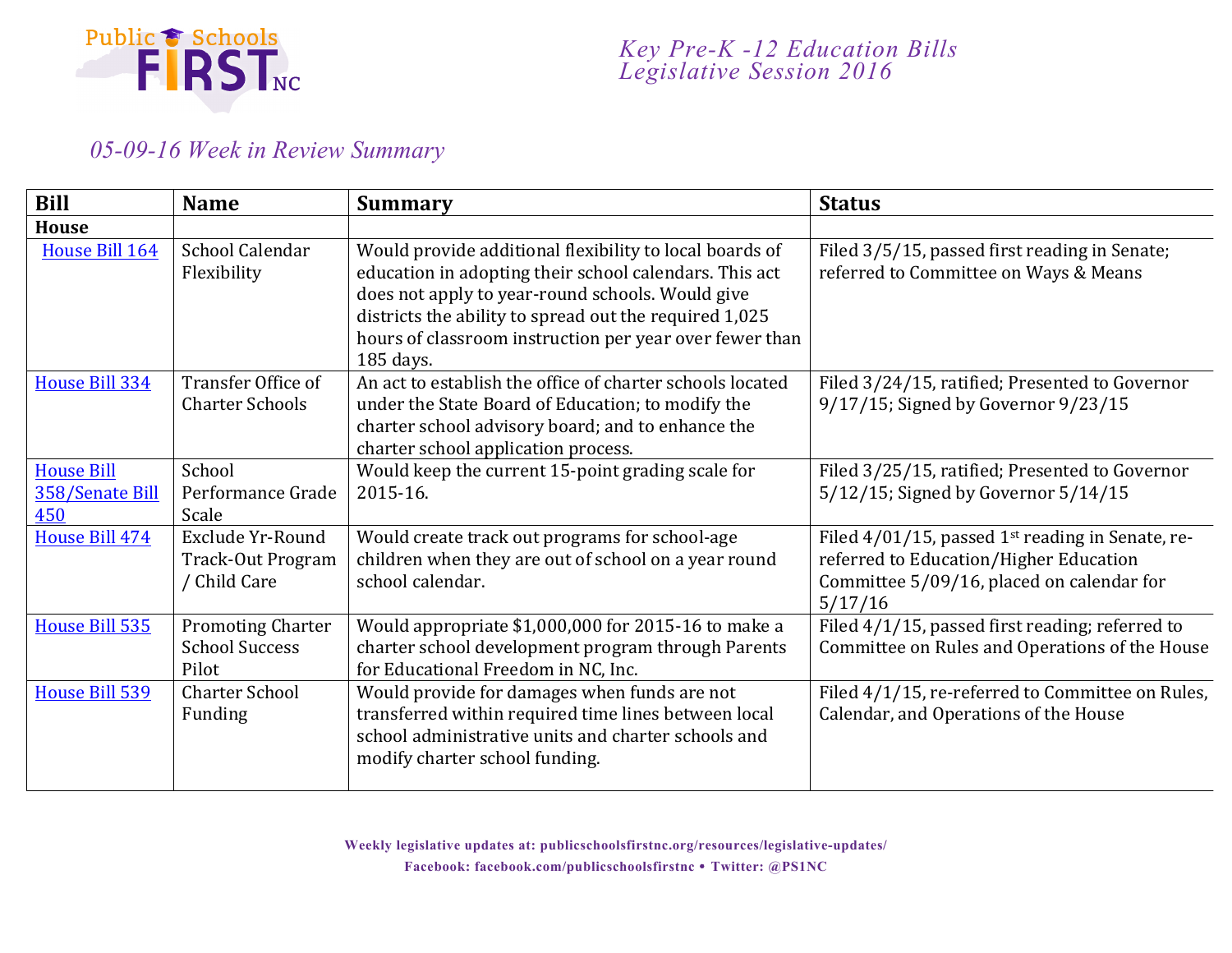

| House Bill 557 | <b>Charter School</b><br>Funds                             | Would provide for the type of funds to be included in<br>the local current expense fund of a local school<br>administrative unit and transferred to charter schools<br>on a per pupil basis. Would require funds from the State<br>Public School Fund, the local current expense fund, and<br>the capital outlay fund. | Filed 4/2/15, passed first reading; referred to<br>Committee on Appropriations                                                                                                                                                                                                                                                                                      |
|----------------|------------------------------------------------------------|------------------------------------------------------------------------------------------------------------------------------------------------------------------------------------------------------------------------------------------------------------------------------------------------------------------------|---------------------------------------------------------------------------------------------------------------------------------------------------------------------------------------------------------------------------------------------------------------------------------------------------------------------------------------------------------------------|
| House Bill 561 | <b>School System</b><br>Authority Re: Legal<br>Proceedings | An act to modify the authority of school systems with<br>regard to legal proceedings and investigations.                                                                                                                                                                                                               | Filed 4/2/15, passed first reading in Senate;<br>referred to Committee on Rules and Operations<br>of the Senate; reported favorable; re-referred to<br>Committee on Education; Regular Message<br>Received for Concurrence in S Amend; Cal<br>Pursuant 36(b); placed on calendar for 8/3/15;<br>failed concur; conference committee appointed;<br>Conferees changed |
| House Bill 660 | <b>Transition to</b>                                       | An unfunded measure that would establish teaching                                                                                                                                                                                                                                                                      | Filed 4/13/15, passed first reading in Senate;                                                                                                                                                                                                                                                                                                                      |
|                | Personalized                                               | and learning standards to enable the transition from                                                                                                                                                                                                                                                                   | referred to Committee on Rules and Operations                                                                                                                                                                                                                                                                                                                       |
|                | Digital Learning                                           | textbooks to digital classroom technology.                                                                                                                                                                                                                                                                             | of the Senate                                                                                                                                                                                                                                                                                                                                                       |
| House Bill 661 | Teacher                                                    | Would create an educator preparation program at a                                                                                                                                                                                                                                                                      | Filed 4/13/15, passed first reading in Senate;                                                                                                                                                                                                                                                                                                                      |
|                | Recruitment and                                            | community college. It would appropriate \$1 million in                                                                                                                                                                                                                                                                 | referred to Committee on Ways & Means                                                                                                                                                                                                                                                                                                                               |
|                | Scholarships                                               | each year of the new biennial budget to recruit,                                                                                                                                                                                                                                                                       |                                                                                                                                                                                                                                                                                                                                                                     |
|                |                                                            | prepare, and support at least 1,000 teachers every year                                                                                                                                                                                                                                                                |                                                                                                                                                                                                                                                                                                                                                                     |
|                |                                                            | for the State's hardest-to-staff schools and classrooms.                                                                                                                                                                                                                                                               |                                                                                                                                                                                                                                                                                                                                                                     |
| House Bill 738 | <b>Increase Textbook</b>                                   | Would provide \$76 million in each of the next two fiscal                                                                                                                                                                                                                                                              | Filed 4/14/15, passed first reading; referred to                                                                                                                                                                                                                                                                                                                    |
|                | Funds & Spending                                           | years to be used for instructional resources, including                                                                                                                                                                                                                                                                | Committee on Appropriations                                                                                                                                                                                                                                                                                                                                         |
|                | Flexibility                                                | textbooks, instructional supplies and equipment; LEAs                                                                                                                                                                                                                                                                  |                                                                                                                                                                                                                                                                                                                                                                     |
|                |                                                            | would have the flexibility to spend their allotments on                                                                                                                                                                                                                                                                |                                                                                                                                                                                                                                                                                                                                                                     |
|                |                                                            | items that they determine are most important.                                                                                                                                                                                                                                                                          |                                                                                                                                                                                                                                                                                                                                                                     |
| House Bill 761 | <b>Charter School</b>                                      | Would authorize a county to provide capital funds to a                                                                                                                                                                                                                                                                 | Filed 4/14/15, passed first reading; referred to                                                                                                                                                                                                                                                                                                                    |

**Weekly legislative updates at: publicschoolsfirstnc.org/resources/legislative-updates/**

**Facebook: facebook.com/publicschoolsfirstnc Twitter: @PS1NC**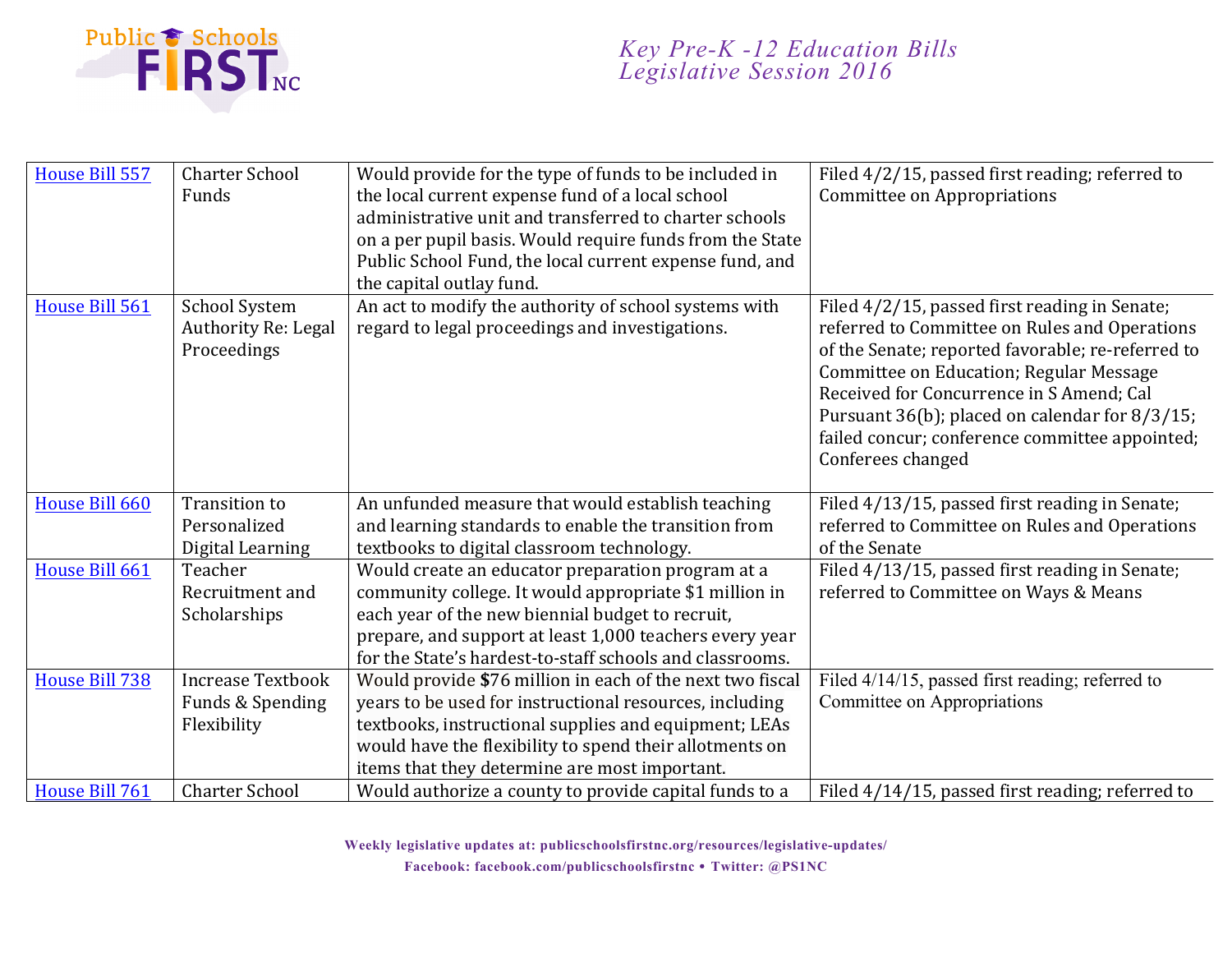

|                                             | <b>Capital Funds</b>                                        | charter school subject to return of those funds upon<br>dissolution of the school.                                                                                                                                                                                                                                         | Committee on Local Government                                                                                                                   |
|---------------------------------------------|-------------------------------------------------------------|----------------------------------------------------------------------------------------------------------------------------------------------------------------------------------------------------------------------------------------------------------------------------------------------------------------------------|-------------------------------------------------------------------------------------------------------------------------------------------------|
| House Bill 803                              | School<br>Performance<br>Scores                             | Would change the calculation of school performance<br>grades. The school achievement score shall account for<br>50% and the school growth score shall account for 50%<br>of the total sum.                                                                                                                                 | Filed 4/14/15, passed third reading in House.<br>Passed first reading in Senate, referred to<br>Committee on Ways & Means                       |
| <b>House Bill 902</b>                       | Transforming<br>Principal<br>Preparation                    | Would fund a competitive grant to enable qualified<br>candidates to attend rigorous school leadership<br>training.                                                                                                                                                                                                         | Filed 4/15/15, passed third reading in House,<br>passed first reading in Senate, referred to<br>Committee on Rules and Operations of the Senate |
| <b>House Bill 936</b>                       | <b>STEM Scholarship</b><br>Program                          | Would provide loan forgiveness for prospective STEM<br>teachers.                                                                                                                                                                                                                                                           | Filed 4/16/15, passed first reading in House,<br>referred to Committee on Appropriations                                                        |
| <b>House Bill 955</b>                       | <b>Changes Special</b><br>Ed./Opportunity<br>Scholarships   | Would appropriate funds to the special education<br>scholarship grant program for children with disabilities<br>and would make changes to that program. Also, it<br>allows the state to allocate a greater percentage of<br>voucher funds to Kindergarten and 1st grade children<br>who have never attended public schools | Filed $4/25/15$ , passed 1st reading, referred to<br><b>Appropriations Committee</b>                                                            |
| House Bill 960                              | Retirement<br>Creditable Service<br><b>Charter Schools</b>  | Would allow a member of the teachers' and state<br>employees' retirement system to purchase credit for<br>employment in a charter school operated by a private<br>nonprofit corporation.                                                                                                                                   | Filed $4/25/15$ , passed 1 <sup>st</sup> reading, referred to<br>Pensions and Retirement Committee                                              |
| <b>House Bill</b><br>969/Senate Bill<br>742 | Opportunity<br>Scholarship<br>Military Child<br>Eligibility | An act to add children of military families as an<br>eligibility category for the opportunity scholarship<br>grant program.                                                                                                                                                                                                | Filed $4/26/15$ , passed 1 <sup>st</sup> reading, referred to<br><b>Education Committee</b>                                                     |
| House Bill 1014                             | NC-PreK<br><b>Conforming Change</b>                         | Designates the use and operation of school buses.                                                                                                                                                                                                                                                                          | Filed 4/28/16, passed 1st reading, referred to<br>Health Committee, special message sent to Senate                                              |
| House Bill 1016                             | Funds for<br>Educational                                    | Would appropriate funds for regional professional<br>development for K-12 educators.                                                                                                                                                                                                                                       | Filed 5/02/16, referred to Appropriations<br>Committee                                                                                          |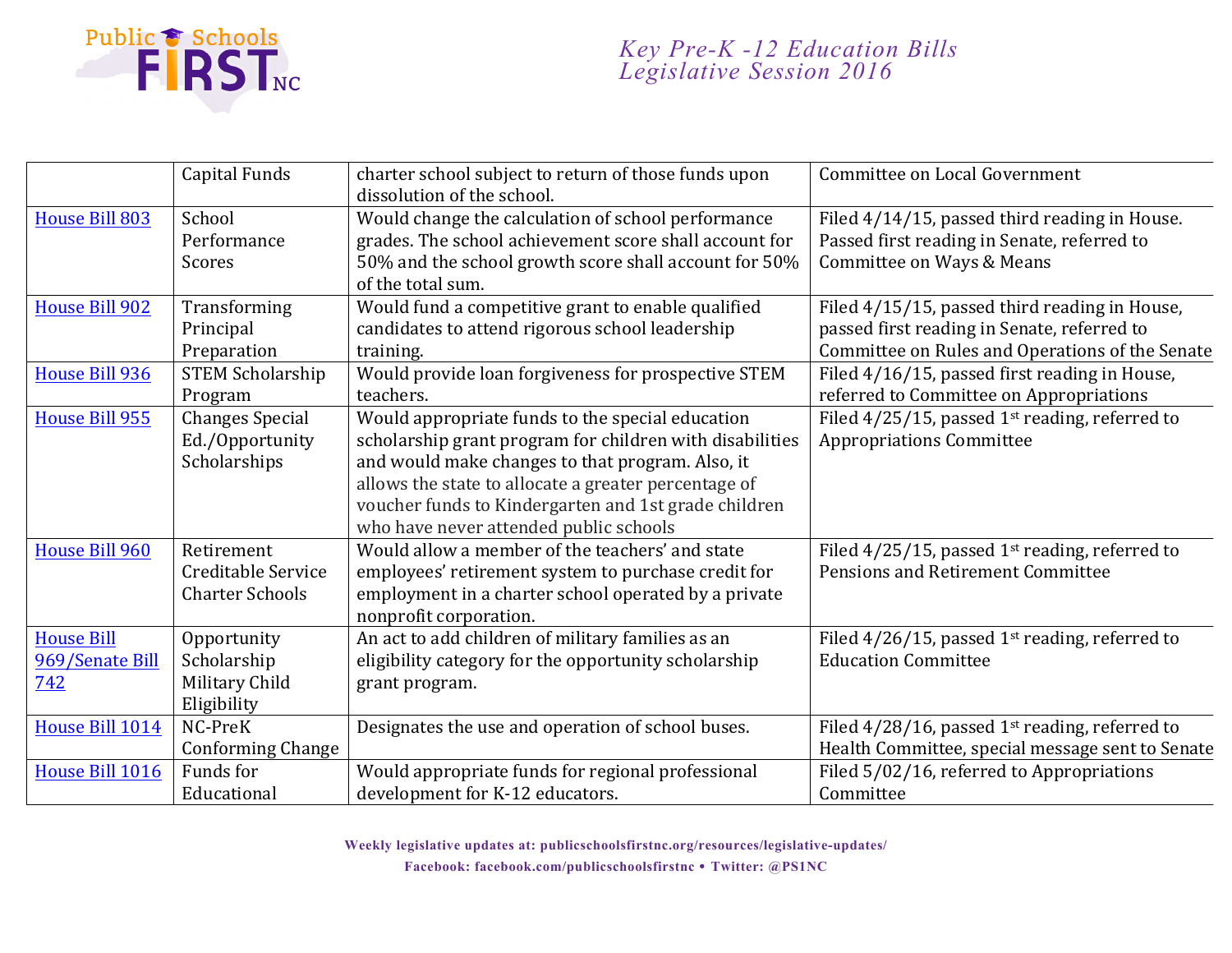

|                 | <b>Training Centers</b>                                         |                                                                                                                                                                                                                                                                                                                                                                                                   |                                                                                                        |
|-----------------|-----------------------------------------------------------------|---------------------------------------------------------------------------------------------------------------------------------------------------------------------------------------------------------------------------------------------------------------------------------------------------------------------------------------------------------------------------------------------------|--------------------------------------------------------------------------------------------------------|
| House Bill 1026 | Collaboration of<br><b>State</b><br>Agencies/Early<br>Education | An act to direct certain state agencies to collaborate on<br>an ongoing basis in an initiative to develop and<br>implement a statewide vision for early childhood<br>education. Also, it requires an inventory of all early<br>childhood related programs, the adoption of a universal<br>set of data indicators to measure success, and a study of<br>the transition from Pre-K to Kindergarten. | Filed $5/03/16$ , passed 1st reading, referred to<br><b>Health Committee</b>                           |
| House Bill 1030 | 2016<br><b>Appropriations Act</b>                               | Would modify the current operations and capital<br>improvements Appropriations Act of 2015.                                                                                                                                                                                                                                                                                                       | Filed $5/03/16$ , passed 1 <sup>st</sup> reading, referred to<br><b>Finance Committee</b>              |
| House Bill 1031 | Special Fund/Help<br><b>Educators with</b><br>Loan Payment      | Would appropriate funds from the education lottery<br>fund to create a loan repayment assistance program for<br>teachers.                                                                                                                                                                                                                                                                         | Filed $5/03/16$ , passed 1st reading, referred to<br><b>Education Committee</b>                        |
| House Bill 1040 | <b>Study Costs</b><br><b>Associated With NC</b><br>Pre-K Slots  | Would study and report the costs associated with<br>funding slots for the NC Pre-K program.                                                                                                                                                                                                                                                                                                       | Filed, passed 1 <sup>st</sup> reading, referred to Health<br>Committee, special message sent to Senate |
| House Bill 1049 | <b>Fund NBPTS</b><br>Certification                              | Would fund National Board for Professional Teaching<br>Standards Certification for certain teachers at low-<br>performing schools.                                                                                                                                                                                                                                                                | Filed $5/05/16$ , passed 1 <sup>st</sup> reading, referred to<br><b>Appropriations Committee</b>       |
| House Bill 1057 | <b>Funds for Literacy</b><br>Coaches                            | Would provide funds to local school administrative<br>units to place a literacy coach in every elementary<br>school.                                                                                                                                                                                                                                                                              | Filed $5/10/16$ , passed 1 <sup>st</sup> reading, referred to<br><b>Appropriations Committee</b>       |
| House Bill 1065 | <b>School Building</b><br><b>Leasing Reform</b>                 | Would provide additional flexibility to local boards of<br>education to enter into leases for school buildings and<br>other facilities.                                                                                                                                                                                                                                                           | Filed $5/10/16$ , passed 1 <sup>st</sup> reading, referred to<br><b>Education Committee</b>            |
| House Bill 1067 | Long-Term<br>Suspension and<br><b>Dropout Study</b>             | Would establish the legislative study commission on<br>the connection between long-term suspension and<br>student dropout rates.                                                                                                                                                                                                                                                                  | Filed $5/10/16$ , passed 1st reading, referred to<br><b>Appropriations Committee</b>                   |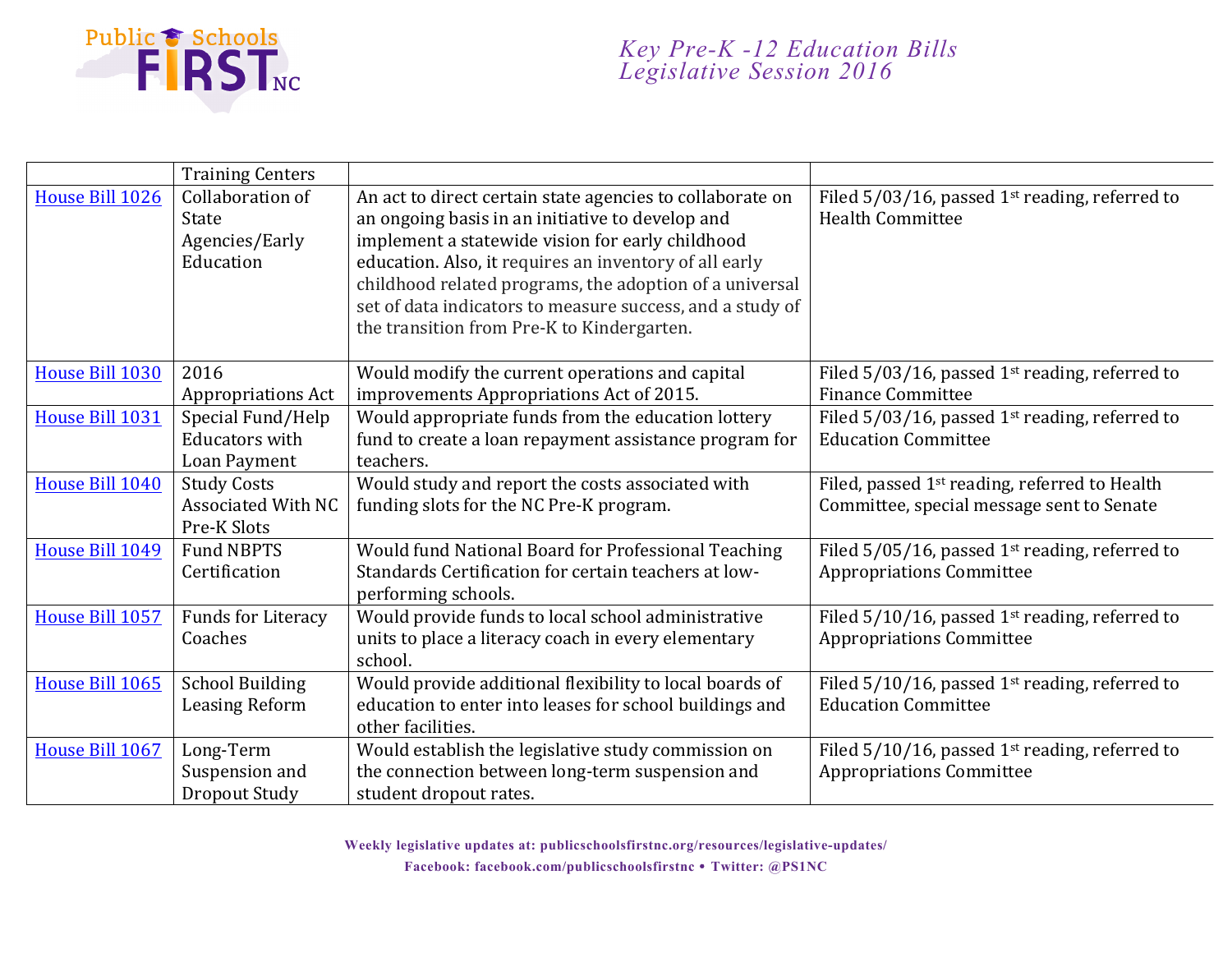

| House Bill 1070 | <b>Retirement System</b><br>4% COLAS                          | Would provide a four percent cost-of-living increase for<br>members of the teachers' and state employees'                                                                                                                                    | Filed $5/10/16$ , passed 1st reading, referred to<br>Pensions & Retirement Committee              |
|-----------------|---------------------------------------------------------------|----------------------------------------------------------------------------------------------------------------------------------------------------------------------------------------------------------------------------------------------|---------------------------------------------------------------------------------------------------|
|                 |                                                               | retirement system.                                                                                                                                                                                                                           |                                                                                                   |
| House Bill 1074 | Schools Test for<br>Lead / HS Dropout<br>Pilot Program        | Would require all schools to test drinking water outlets<br>for lead and would establish a pilot program to raise<br>the high school dropout age from 16 to 18 in Hickory                                                                    | Filed $5/10/16$ , passed 1 <sup>st</sup> reading, referred to<br><b>Appropriations Committee</b>  |
|                 |                                                               | Public Schools, Newton-Conover City Schools, and<br>Rutherford County Schools.                                                                                                                                                               |                                                                                                   |
| House Bill 1075 | Funds for D and F<br>Schools / Charter<br>Changes             | Would appropriate funds for public and charter schools<br>receiving a D or F and make changes to the charter<br>school statutes.                                                                                                             | Filed $5/10/16$ , passed 1 <sup>st</sup> reading, referred to<br><b>Appropriations Committee</b>  |
| House Bill 1079 | Up Pay / State<br>Employees /<br>Teachers / Retirees          | Would provide a four percent salary increase to state<br>employees and public school personnel and a two and<br>one-half percent cost of living adjustment for state<br>retirees.                                                            | Filed $5/10/16$ , passed 1 <sup>st</sup> reading, referred to<br><b>Appropriations Committee</b>  |
| House Bill 1080 | Achievement<br><b>School District</b>                         | Would establish the achievement school district, a<br>statewide school unit under an operator selected by the<br>State Board of Education. Qualifying schools must<br>receive a performance score in the lowest 5% of<br>elementary schools. | Filed $5/10/16$ , passed 1 <sup>st</sup> reading, referred to<br><b>Education Committee</b>       |
| House Bill 1095 | <b>Use of Excess</b><br>Opportunity<br>Scholarship Funds      | Would transfer some of the excess funds for the<br>Opportunity Scholarship grant program to the public<br>school building capital fund to be used for school<br>construction projects.                                                       | Filed $5/10/16$ , passed 1 <sup>st</sup> reading, referred to<br><b>Appropriations Committee</b>  |
| House Bill 1111 | <b>State and Local</b><br><b>Funds for Charter</b><br>Schools | Would change the state and local funding method for<br>charter schools and appropriate additional funds<br>necessary.                                                                                                                        | Filed $5/10/16$ , passed 1st reading, referred to<br>Rules, Calendar, and Operations of the House |
| House Bill 1116 | Teacher Loan<br>Repayment                                     | Would establish the loan repayment assistance<br>program for teacher and appropriate funds from the                                                                                                                                          | Filed $5/10/16$ , passed 1 <sup>st</sup> reading, referred to<br><b>Appropriations Committee</b>  |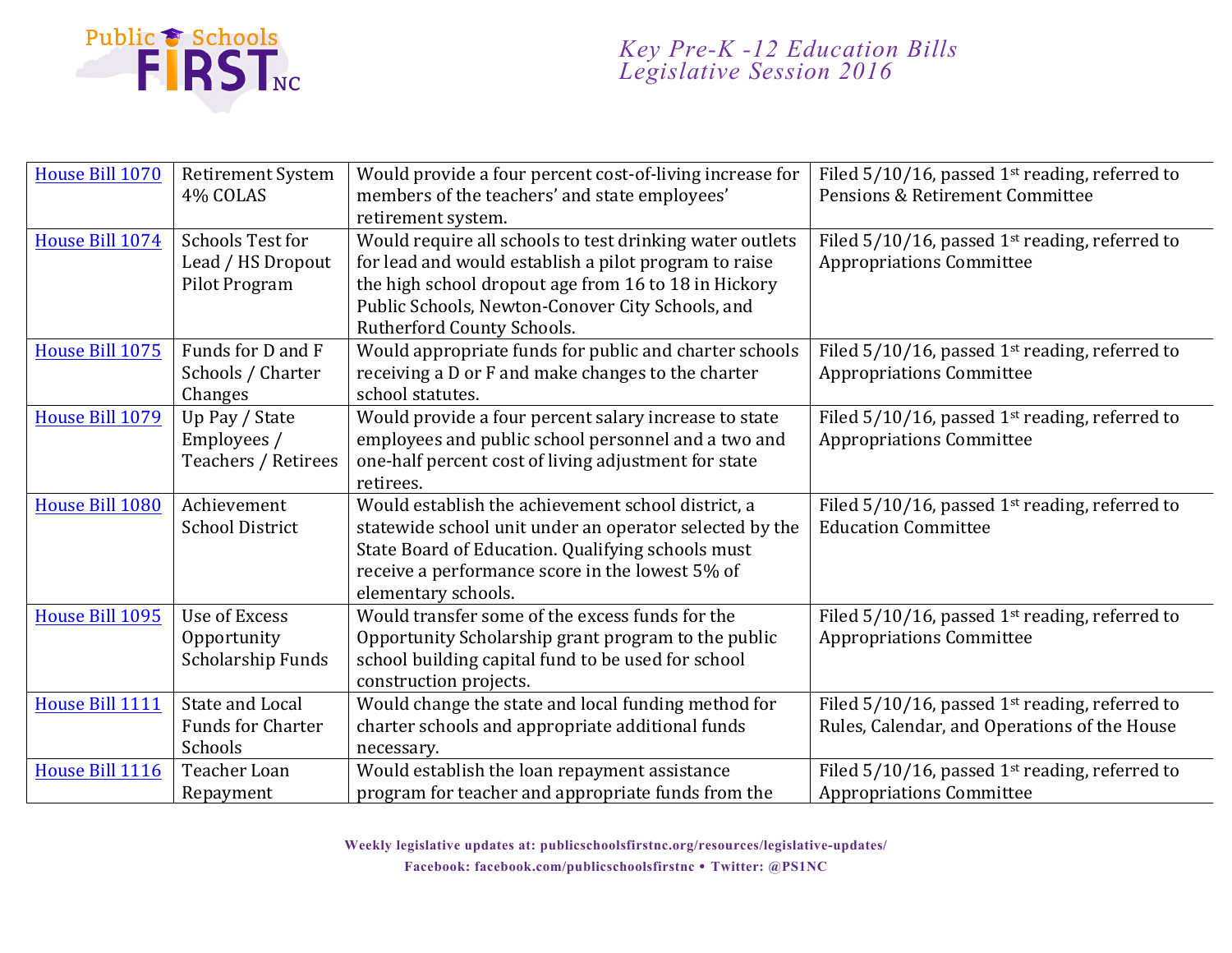

|                       | <b>Assistance Program</b> | Education Lottery fund to implement the program.           |                                                               |
|-----------------------|---------------------------|------------------------------------------------------------|---------------------------------------------------------------|
| House Bill 1119       | <b>Reserved Funds</b>     | Would require reserved funds for operators of              | Filed $5/10/16$ , passed 1 <sup>st</sup> reading, referred to |
|                       | Nontraditional            | nontraditional public schools.                             | <b>Appropriations Committee</b>                               |
|                       | <b>Public Schools</b>     |                                                            |                                                               |
| House Bill 1054       | 10% Teacher               | An act to increase teacher salaries by 10%.                | Filed 5/10/16, passed 1st reading, referred to                |
|                       | Salary Increase           |                                                            | <b>Appropriations Committee</b>                               |
|                       |                           |                                                            |                                                               |
| <b>Senate Bills</b>   |                           |                                                            |                                                               |
| <b>Senate Bill 95</b> | Performance-Based         | Proposed committee substitute would establish an           | Filed 2/19/15, passed first reading in House;                 |
| (Proposed             | RIP/School Policy         | Achievement School District (ASD) under the authority      | referred to Committee on Rules, Calendar, and                 |
| Committee             |                           | of the State Board of Education. The ASD would consist     | Operations of the House; withdrawn from                       |
| Substitute)           |                           | of five low-performing schools from anywhere in NC,        | Committee; re-referred to Committee on                        |
|                       |                           | led by an ASD superintendent. Each school would be         | Education; withdrawn from Committee; re-                      |
|                       |                           | managed by an operator that be awarded five-year           | referred to Committee on Rules, Calendar and                  |
|                       |                           | contracts to directly manage each school.                  | Operations of the House                                       |
| Senate Bill 343       | <b>Student Assault on</b> | Would make it a criminal offense for a student who is      | Filed 3/19/15, engrossed by Senate; passed first              |
|                       | Teacher/Felony            | sixteen years of age or older who does not have an         | reading in House referred to Committee on Rules,              |
|                       | Offense                   | individualized education program or section 504 plan       | Calendar, and Operations of the House;                        |
|                       |                           | to assault a school employee on school property when       | withdrawn from Committee; re-referred to                      |
|                       |                           | the employee is discharging official duties or the assault | Committee on Children, Youth, and Families, if                |
|                       |                           | is committed as a result of the discharge or attempt to    | favorable, Judiciary III                                      |
|                       |                           | discharge the individual's duties as a school employee.    |                                                               |
|                       |                           | Amended to make a student's first offense a                |                                                               |
|                       |                           | misdemeanor and second and third offenses harsher          |                                                               |
|                       |                           | felonies.                                                  |                                                               |
| Senate Bill 438       | Permanent                 | Would repeal the sunset on the law authorizing the         | Filed 3/25/15, passed first reading; referred to              |
|                       | Plates/Charter            | Division of Motor Vehicles to issue permanent              | Committee on Transportation; re-referred to                   |
|                       | Schools                   | registration plates to charter schools.                    | Committee on Finance, passed 1 <sup>st</sup> reading in       |
|                       |                           |                                                            | House, referred to Transportation Committee                   |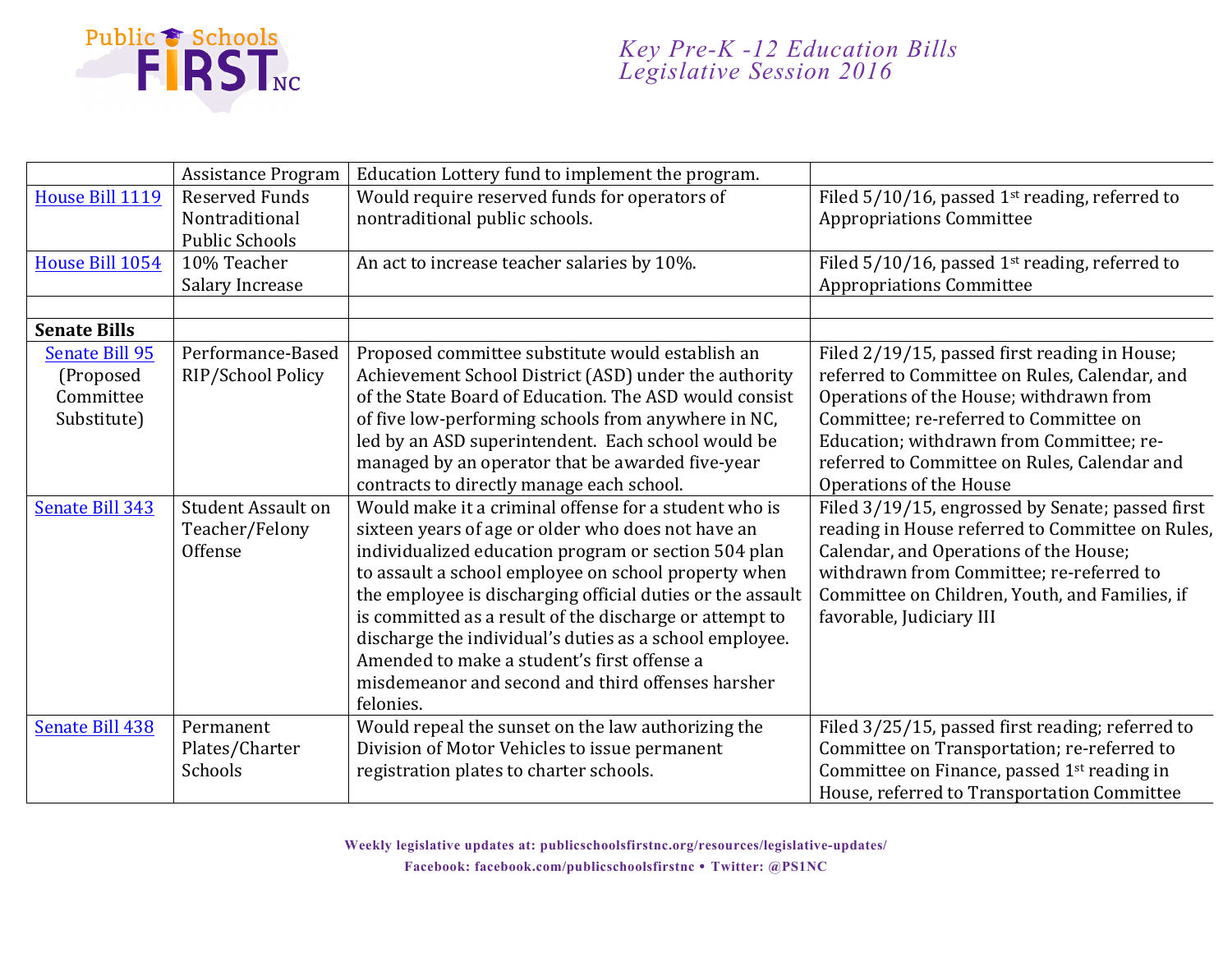

## *Key Pre-K -12 Education Bills Legislative Session 2016*

| Senate Bill 456                              | <b>Charter School</b><br>Modifications                          | An act to make changes to the charter school statutes<br>and to direct the State Board of Education to adopt<br>rules regarding replication of certain charter schools.<br>The State Board shall adopt criteria for adequate<br>performance by a charter school.                                                                                                                                  | Filed 3/25/15, passed first reading in House, re-<br>referred to Appropriations Committee             |
|----------------------------------------------|-----------------------------------------------------------------|---------------------------------------------------------------------------------------------------------------------------------------------------------------------------------------------------------------------------------------------------------------------------------------------------------------------------------------------------------------------------------------------------|-------------------------------------------------------------------------------------------------------|
| <b>Senate Bill</b><br>740/House Bill<br>1026 | Collaboration of<br><b>State</b><br>Agencies/Early<br>Education | An act to direct certain state agencies to collaborate on<br>an ongoing basis in an initiative to develop and<br>implement a statewide vision for early childhood<br>education. Also, it requires an inventory of all early<br>childhood related programs, the adoption of a universal<br>set of data indicators to measure success, and a study of<br>the transition from Pre-K to Kindergarten. | Filed $4/25/15$ , passed 1 <sup>st</sup> reading, referred to<br><b>Education/Higher Education</b>    |
| Senate Bill 753                              | <b>Reenact School</b><br>Sales Tax Holiday                      | Would reenact the sales and use tax holiday for school<br>supplies effective July 1, 2016.                                                                                                                                                                                                                                                                                                        | Filed $4/25/16$ , passed 1 <sup>st</sup> reading, referred to<br><b>Finance Committee</b>             |
| Senate Bill 776                              | <b>Appropriations Act</b><br>of 2016                            | Would modify the current operations and capital<br>improvements Appropriations Act of 2015.                                                                                                                                                                                                                                                                                                       | Filed $4/27/16$ , passed 1 <sup>st</sup> reading, referred to<br><b>Appropriations Committee</b>      |
| <b>Senate Bill 786</b>                       | <b>Appropriations Act</b><br>of 2016                            | Would modify the current operations and capital<br>improvements Appropriations Act of 2015.                                                                                                                                                                                                                                                                                                       | Filed $4/28/16$ , passed 1 <sup>st</sup> reading, referred to<br><b>Appropriations Committee</b>      |
| <b>Senate Bill</b><br>799/House Bill<br>1014 | NC-Pre-K<br><b>Conforming Change</b>                            | Designates the use and operation of school buses.                                                                                                                                                                                                                                                                                                                                                 | Filed $5/02/16$ , passed 1st reading, referred to<br><b>Education Committee</b>                       |
| Senate Bill 800                              | <b>Study Costs</b><br><b>Associated With NC</b><br>Pre-K Slots  | Would study and report the costs associated with<br>funding slots for the NC Pre-K program.                                                                                                                                                                                                                                                                                                       | Filed $5/02/16$ , passed 1 <sup>st</sup> reading, referred to<br><b>Health Care Committee</b>         |
| Senate Bill 811                              | Lottery Funds for<br>School<br>Construction                     | Would direct a portion of lottery revenues be used for<br>K-12 school construction based upon county need and<br>ability to pay for school construction projects.                                                                                                                                                                                                                                 | Filed $5/03/16$ , passed 1 <sup>st</sup> reading, referred to<br>Appropriations/Base Budget Committee |
| <b>Senate Bill 815</b>                       | Charter School in                                               | Would authorize Longleaf School of the Arts to elect to                                                                                                                                                                                                                                                                                                                                           | Filed $5/04/16$ , passed 1 <sup>st</sup> reading, referred to                                         |

**Weekly legislative updates at: publicschoolsfirstnc.org/resources/legislative-updates/ Facebook: facebook.com/publicschoolsfirstnc Twitter: @PS1NC**